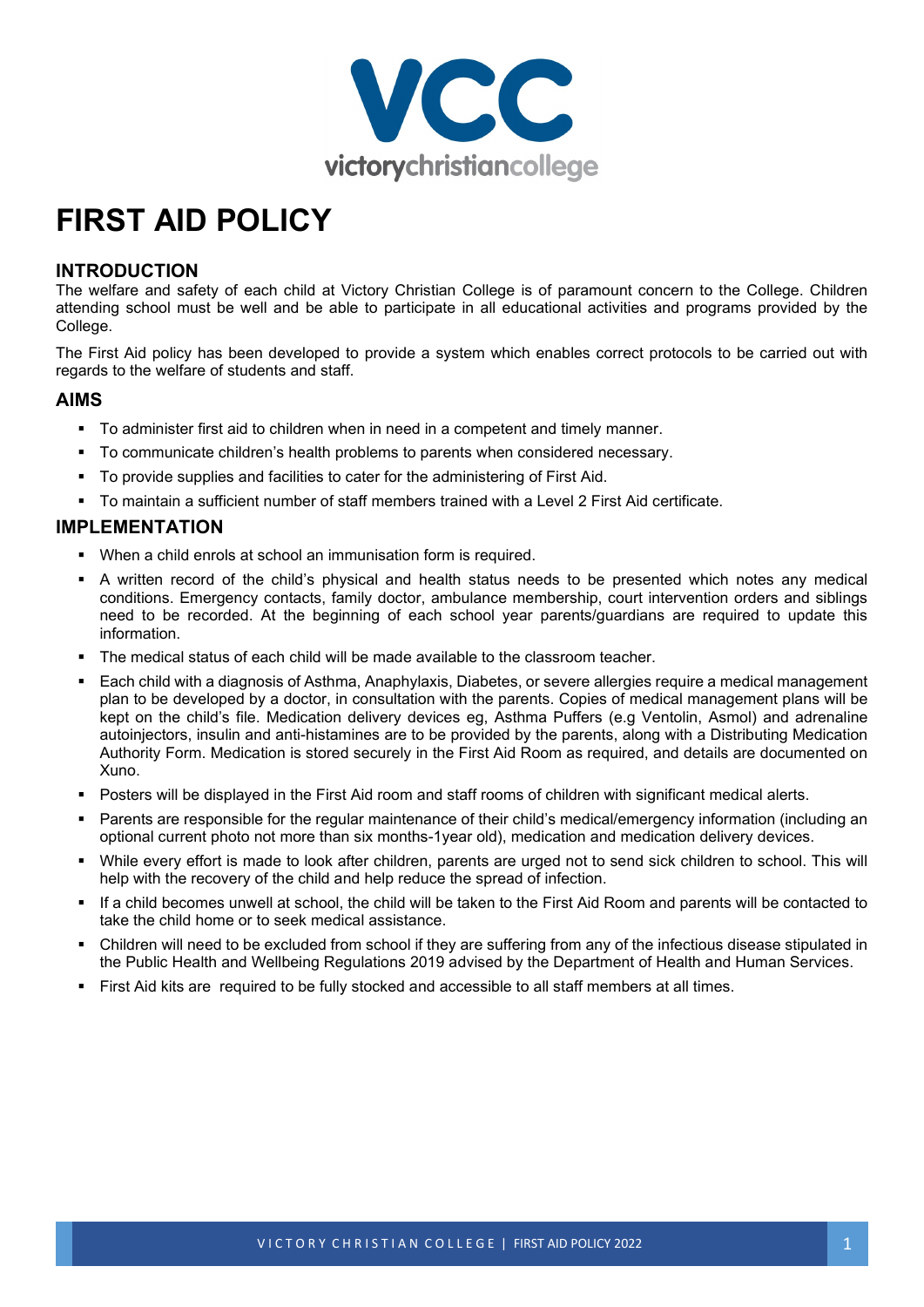

#### **FIRST AID**

- First Aid is defined as emergency treatment and life support provided to employees, students and visitors who suffer injury or illness while at work/school, using the facilities or materials available at the time. It should be realised that in the case of serious injury or illness, neither the Principal nor the staff member is required to diagnose or treat the condition, apart from carrying out the appropriate First Aid procedures. Diagnosis and treatment is the responsibility of the ambulance officers or medical practitioners called to the scene.
- The Principal shall ensure a suitable number of staff are provided with First Aid training by suitably qualified trainers. Each of these staff will have their qualifications maintained current by attending refresher courses while in the employ of Victory Christian College. Every teacher is to be trained in Cardio Pulmonary Resuscitation, and will undertake a refresher course as necessary to maintain the qualifications.
- A member of staff is to be responsible for the purchase and maintenance of first aid supplies, first aid kits, ice packs and the general upkeep of the First Aid Room.
- The staff member closest to the situation at hand will attend to the child. In cases of serious injury, illness or where the teacher feels their knowledge will be inadequate; the child will be referred to a trained first aider, who will administer first aid, within the limits of that staff member's skills and expertise. A portable first aid kit is fully stocked and accessible to all staff members at all times. Children will not have access to the first aid kit.
- As a general health precaution, adequate hygiene practises must be used at school. Use disposable gloves, tissues or hand towels and thoroughly wash hands and nails.
- Any child with moist lesions or abrasions that are weeping or discharging should have these covered. If they cannot be covered, the child as a precaution should remain away from the school until the wound has healed or can be covered. Where medical judgements are needed to assess the risks, advice may be sought, in consultation with the students, parents and quardians.
- The College has a duty of care to all children, staff and volunteers whilst at the College. In cases of medical emergency, staff will contact an ambulance in the first instance, before contacting parents or emergency contacts listed for the child, staff or volunteer. All costs associated with an ambulance transporting a child, staff member or volunteer are the responsibility of that person's family. The College recommends any family who does not have membership to Ambulance Victoria carefully consider joining. For more information phone 1800 648 484.
- A first aid kit is to be taken on all excursions.
- If an anaphylactic student is attending any excursion, both their adrenaline autoinjector and an unassigned adrenaline autoinjector need to be taken. These will both need to be placed into the bag containing the first aid kit.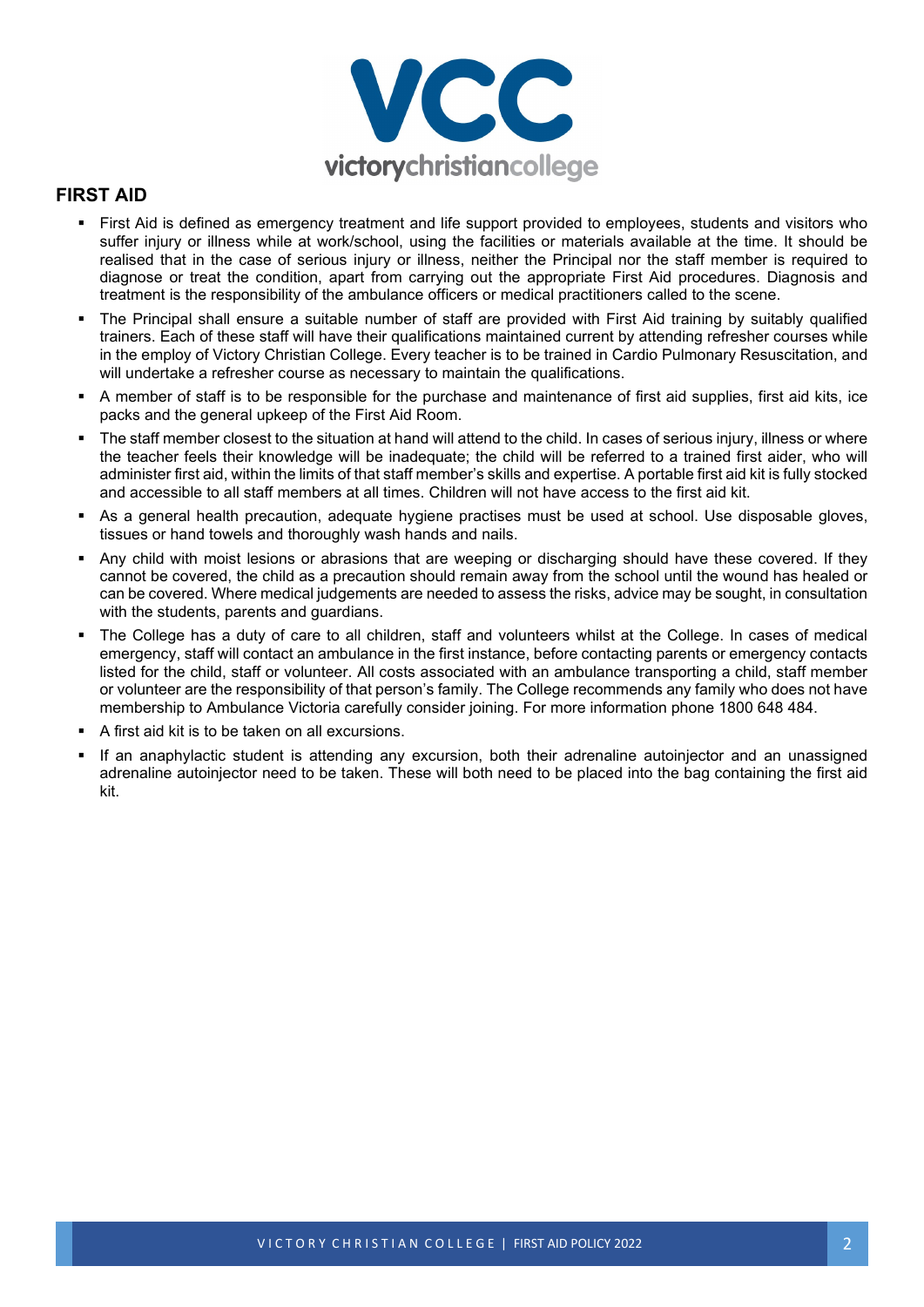

## **MEDICATION**

- **•** Definition of a medicine: Any substance used to alleviate any medical condition.
- Parents are to a Distributing Medication Authority Form and submit it to First Aid Officer or Administration Staff.
- Parents are to be encouraged to come to the school to administer medicines to their own child.
- Asthma Puffers Asthmatic sprays eg, Ventolin, may be kept by children, trained in their use. This practise must have the parents written stipulation.
- Only the amount of medicine required to be dispensed that school day should be sent to the school where practical.
- Analgesics/cough mixtures are to be treated at school in the same manner as prescription medicines.
- All medicines should be kept in the First Aid Room in a locked cupboard, away from children's access.

## **RECORDING OF FIRST AID TREATMENT AND MEDICINE DISPENSING**

- In cases of serious injury or injuries of concern, an Accident Injury Report form will be filled out by the appropriate staff member.
- All workplace incidents resulting in serious injury or death which expose a person to immediate health or safety risk must be reported to WorkSafe Victoria on 132 360. The College must ensure that no person interferes with the incident site unless authorised by WorkSafe Victoria, or to remove an injured person, or to prevent further harm. An Incident Notification Form must be completed and sent to WorkSafe Victoria within the following 48 hours. All other injuries with respect to which compensation is or may be payable must be reported to the College's agent within 10 days of receiving a Workers Injury Claim Form.
- In cases of serious injury or injuries of concern, an Injury Report form will be filled out by the appropriate staff member.
- Students may only obtain their medicines from a staff member. Once the medication is dispensed, the time of dispensing, amount given and who dispensed it will be recorded on Xuno. This register is available to all staff with access to Xuno.
- All medicines that are to be administered by school personnel must be recorded on a Distributing Medication Authority Form that is to be submitted to First Aid Officer or Administration Staff. Medication must be clearly marked with the name of the drug, the dosage required, when required and the name of the child. Medicines must be given to Administration on arrival at school, and these will be lodged in the First Aid Room or fridge immediately. Staff are to be made aware of any changes to medication dosage or timing immediately.

## **EXCURSIONS AND CAMPS**

- A portable first aid kit must be taken on excursions and camps.
- The camp/excursion leader will designate a participating staff member to collect, store (eg, the medication, it's delivery device and a copy of the child's management plan, in a clear portable bag) and administer medication, to those children whose parents have supplied such medication. A person will also be responsible for the first aid kit.
- An emergency medical form will be distributed via Operoo prior to the camp/excursion. This form is to be completed promptly.
- When an injury occurs, the attending teachers will decide on the appropriate first aid treatment.
- In severe cases of illness or injury, the child's parents will be contacted. If the parent/s are unable to be contacted, the school will contact the emergency contact as provided by the parents. If this is unsuccessful, or in exceptional circumstances, the teacher in charge will make the decision on the course of action to be taken.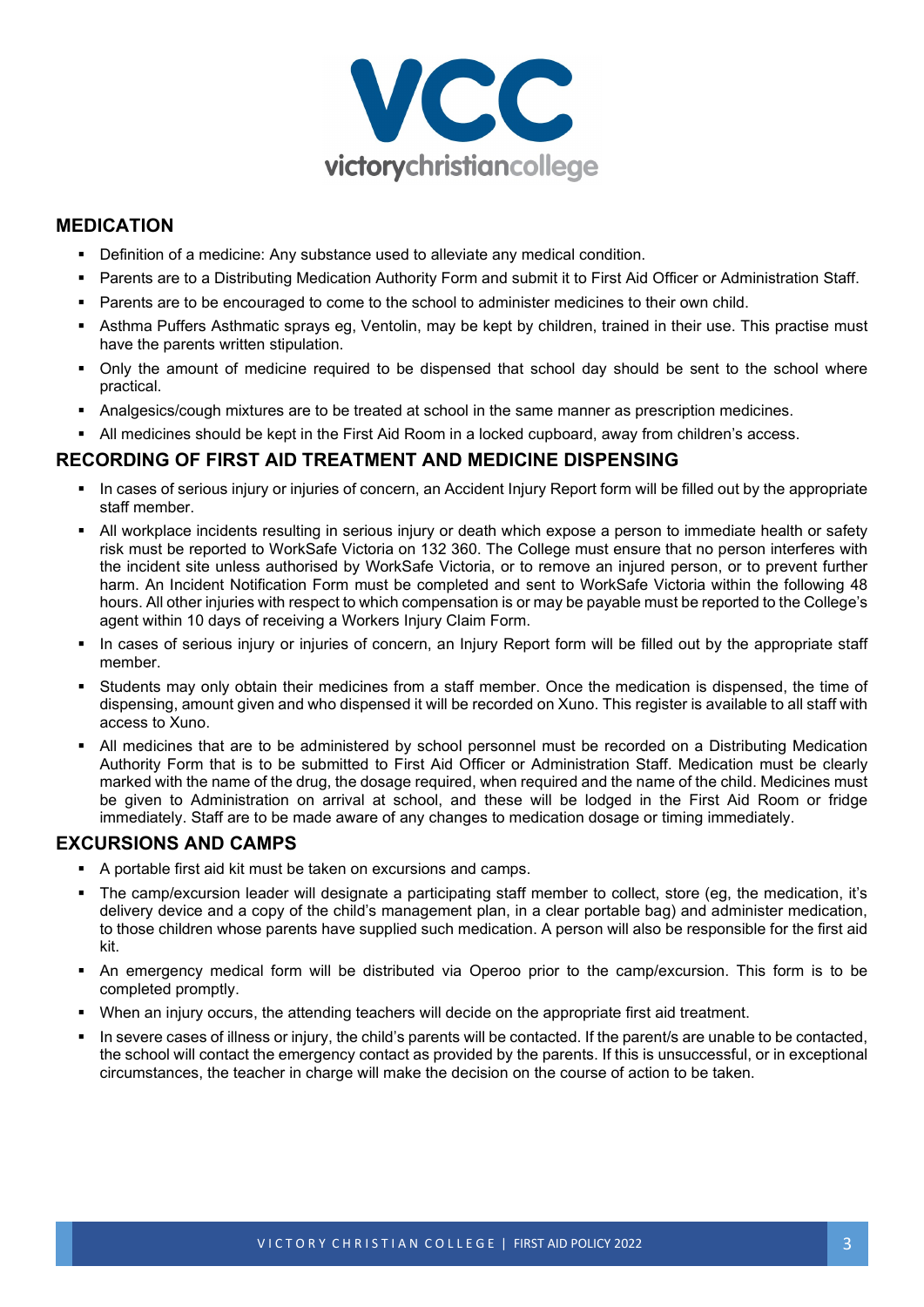

#### **MISCELLANEOUS**

- In the case of the media attending the school because of an illness or accident, only the school Principal or their nominee will be permitted to make comment to the media.
- Immediate school welfare assistance is available through pastoral care within the school community and the appropriate community/educational welfare services.

#### **MEDICAL INFORMATION**

- All medical details are kept up to date on Xuno with a copy also stored in the Emergency Management Folder. This register is stored electronically and is to be updated each year, or as soon as possible after additional information is made available by parents. An update of each student's confidential Enrolment Form is supplied and completed by parents annually and is used to update the relevant information.
- A medical information sheet/permission form must be completed prior to commencing the school swimming program.
- A medical information sheet/permission note must be completed via Operoo prior to any overnight excursion. Such information (eg, each child's) must be taken on any excursion.
- The supervising teacher of any excursion must carry a medical register for students, whether the excursion is a 'day excursion' or includes an overnight stay. Staff and volunteers emergency contact details should also be included.
- At least two copies of the Emergency Management Folder containing medical details are required within the school. This is updated annually and with each incoming student during the school year.
- Parents should be encouraged to report any medical and/or surgical problems concerning their child, which are diagnosed, to the Principal, Administration or Classroom teacher. Such information is to be entered in the Medical Register as soon as reported.
- An electronic summary of important medical information is available to each classroom teacher for children in their care.

## **RELEVANT LEGISLATION**

[Occupational Health and Safety Act 2004](https://www.legislation.vic.gov.au/in-force/acts/occupational-health-and-safety-act-2004) (Vic)

#### **RELATED POLICIES**

- **[Anaphylaxis](https://www2.education.vic.gov.au/pal/anaphylaxis/policy)**
- [Asthma](https://www2.education.vic.gov.au/pal/asthma/policy)
- Safe Workplace
- Camps and Excursion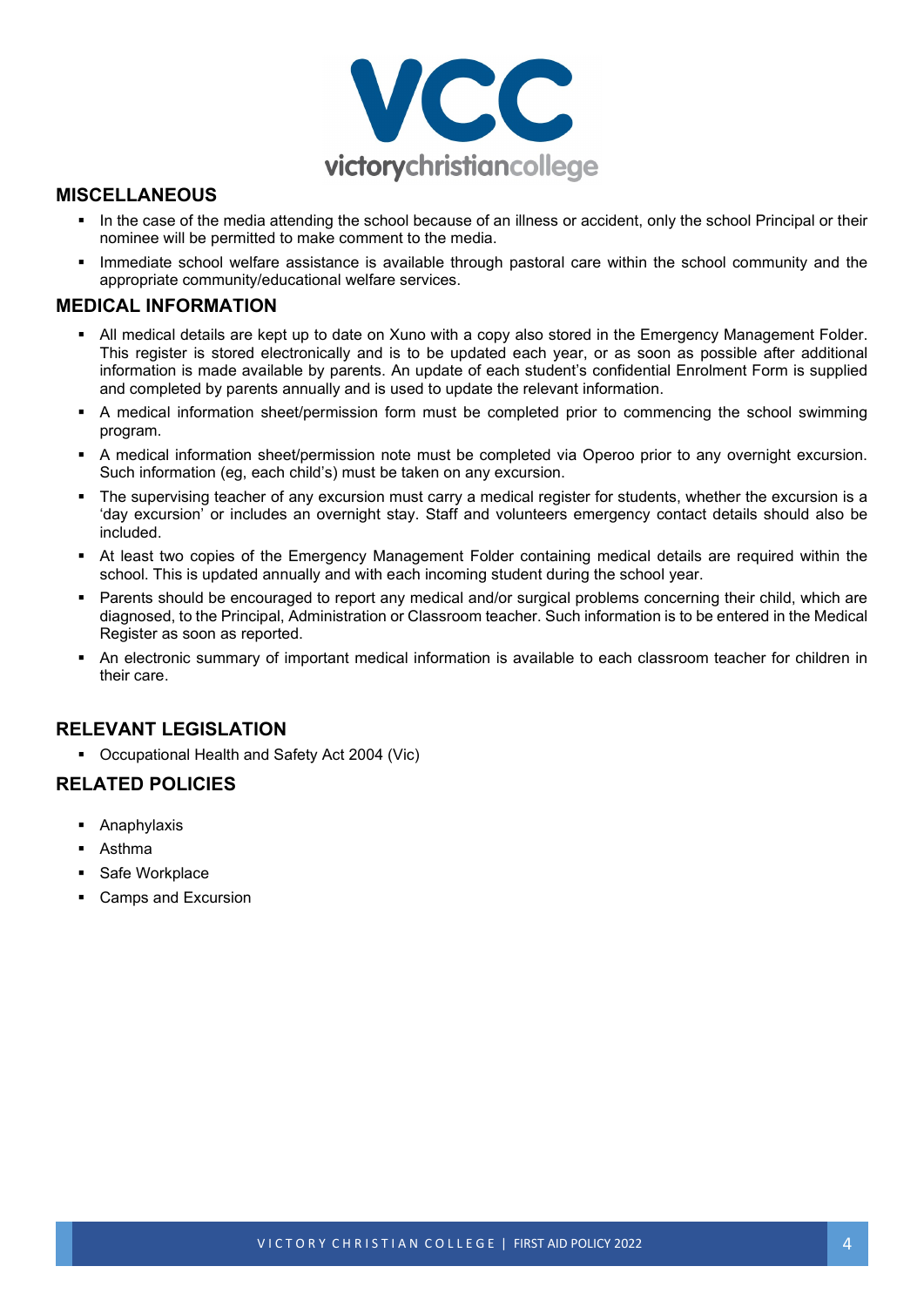

## **CURRENT FIRST AID STATUS OF STAFF**

The following staff have been trained by a qualified trainer, and have achieved a Workplace Level 2 First Aid Certificate.

| <b>Staff Name</b>       | <b>Update Due</b> |
|-------------------------|-------------------|
| <b>Jess Brennan</b>     | 2021              |
| <b>Daniel Osment</b>    | 2021              |
| <b>David Steed</b>      | 2021              |
| <b>Felicity Chester</b> | 2021              |
| <b>Shane Chester</b>    | 2021              |
| Georgia Colquhoun       | 2021              |
| <b>Stephen Cooper</b>   | 2021              |
| Rhian Cox               | 2021              |
| Amanda Lynch            | 2021              |
| Angie Harris            | 2021              |
| <b>Brady Herdman</b>    | 2021              |
| <b>Beth Hird</b>        | 2021              |
| Craig Kanzamar          | 2021              |
| <b>Stuart Kidd</b>      | 2021              |
| Leon Mayer              | 2021              |
| <b>Ken Miller</b>       | 2021              |
| Janelle Oglethorpe      | 2021              |
| <b>Michael Rodgers</b>  | 2021              |
| <b>Narelle Saville</b>  | 2021              |
| <b>Bradley Slingo</b>   | 2021              |
| <b>Bruce Rodgers</b>    | 2021              |
| Nicole Gray             | 2021              |
| Simon Vercoe            | 2021              |
| <b>Gail Swayn</b>       | 2021              |
| <b>Will Baird</b>       | 2021              |
| <b>Dale Caldwell</b>    | 2022              |
| Simon Lewicki           | 2022              |
| <b>Hannah Nienhaus</b>  | 2022              |
| <b>Melissa Sellick</b>  | 2022              |
| Clare Sheahan           | 2022              |
| Sally-Anne Spark        | 2022              |
| <b>Ben Tatt</b>         | 2022              |
| Kim Wallace-Howell      | 2022              |
| <b>Richard Murphy</b>   | 2023              |
| Ruth Sandeman           | 2023              |